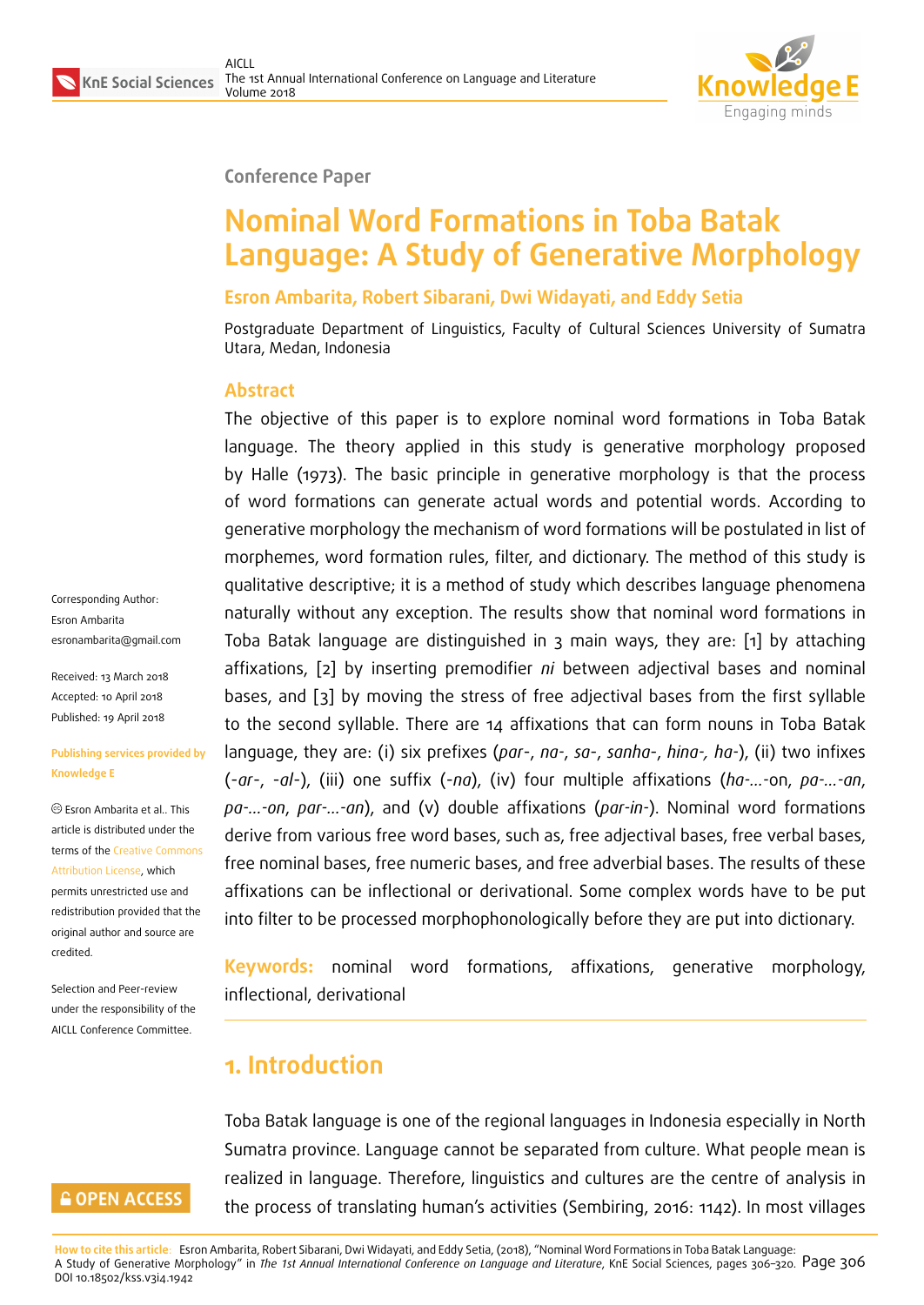in *Tano Batak* 'Batak Land' such as Samosir sub district, Toba Samosir sub district, Humbang Hasundutan sub district, and Tapanuli Utara sub district Toba Batak language is used in daily social interaction. A person might utter one sentence in different ways depends on where he is, with whom he is speaking to, etc. (Ambarita, 2017a: 8557). Toba Batak language belongs to Austronesian spoken by 3 million people in Sumatra (Crystal, 1993: 40). There have been a lot of studies on generative morphology, such as Loe (2018); Zainuddin (2012); Nasution (2011); Sukri (2008); Simpen (2008); Murdiyanto (2000); etc.

# **2. Literature Review**

### **2.1. A brief note on word formations**

Morphology is the study of morphemes and their arrangements in forming words (Haspelmath *et al*, 2002: 1). Morphemes as elements of words play important roles in word formation, therefore, there are a lot of morphological issues that can be discussed, not only free morphemes but also bound morphemes (Ambarita, 2017d: 131). In other words, a base morpheme can be modified in order to form new word by affixation processes (Ambarita, 2017c: 131). Affixations are divided into four types, namely, prefixations, infixations, suffixations, and multi affixations.

### **2.2. Theoretical frame**

According to generative morphology in Halle's model (1973), the rules of word formation would then tell us among other things how the morphemes are to be arranged in sequences to form actual words (Halle, 1973: 4). Halle suggested that morphology consists of three distinct components, they are: (1) List of Morpheme, (2) Word Formation Rules, and (3) Filter containing the idiosyncratic properties of words. One can think of the morphology, then, as producing a long list of words is designated by the term *dictionary* [5, 7, 8].

List of Morphemes includes roots, stems, bases, and affixes. It is the Word Formation Rules that determine how the morphemes of a language are arranged in sequences to form the act[ua](#page-13-0)[l](#page-13-1) [wo](#page-13-2)rds of that language. Word Formation Rules must be able to generate all the well-formed words of a language and exclude the ill-formed ones. The words of a language, however, cannot be derived wholly by means of regular rules because there exist semantic, phonological, and lexical idiosyncrasies (Scalise,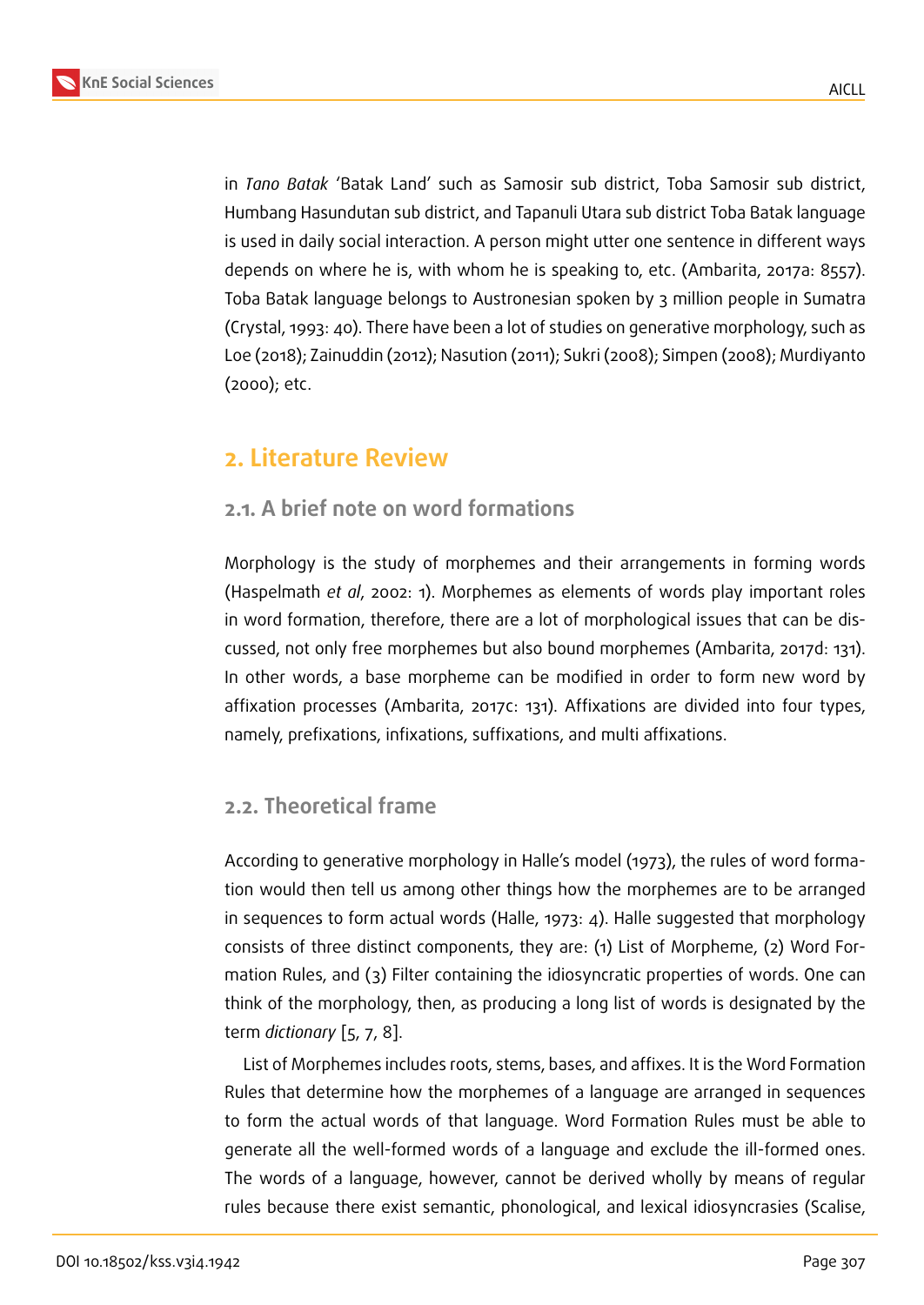

1984: 25). Halle proposes to treat such words in *Filter*. The words that actually pass through the Filter constitute *Dictionary* of the language as the final component.

# **3. Research Method**

This study applied qualitative descriptive method. This study is intended to describe the real phenomena of Toba Batak language. This study is both documentary and field research because the data were originated from written and oral sources.

# **4. Discussions**

In reference to word formations in generative morphology (Halle, 1973: 8) there are four integrated components required, they are List of Morphemes, Word Formation Rules, Filter, and Dictionary.

#### **4.1. List of Morphemes**

Parts of word formations in List of Morphemes are realized as roots, stems, bases, and affixes. List of Morphemes in Toba Batak language are manifested in free word root, stems, bases, and affixes, such as prefixes, infixes, suffixes, and multi affixations (Ambarita, 2017b: 191). The affixes that can generate nouns in Toba Batak language is discussed in the following parts. Apart from free word bases, affixations are the other elements of List of morphemes. This study found that nominal affixations in Toba Batak language are distinguished into five types of affixations, they are: [1] prefixes (*e.g. par-*, *na*-, *sa*-, *sanha*-, *hina*-, and *ha*-), [2] infixes (e.g. *–ar-* and –*al-*), [3] suffix (*e.g.* –*an*), [4] multi affixations (*e.g. ha*-…-*on*, *pa-…*-*an*, *pa-…on*, and *par-…-an*), and [5] double affixations (*e.g. par-in-*).

### **4.2. Word formation rules**

Nominal word formations as the central issue in this study can be derived from various free word bases, such as, free adjectival bases, free verbal bases, free nominal bases, free numeric bases, and free adverbial bases. The results of these affixations can be inflectional or derivational.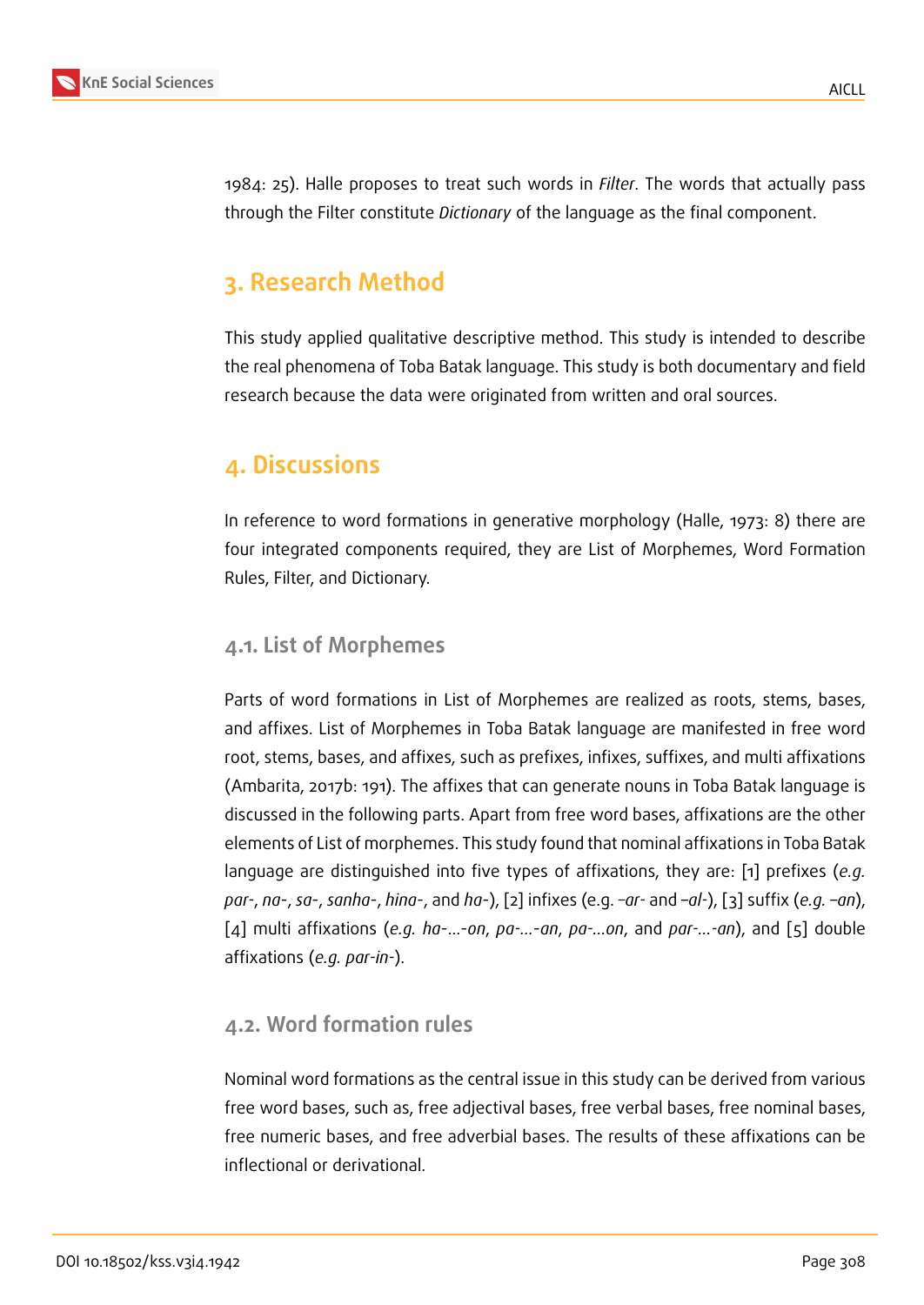### **4.3. Nominal word formations**

Based on the data collected, nominal word formations in Toba Batak language are distinguished in 3 main ways, they are: [1] by attaching affixations, [2] by inserting premodifier *ni* between adjectival bases and nominal bases, and [3] by moving the stress of free adjectival bases from the first syllable to the second syllable.

#### **4.4. Prefix par-**

Prefix *par-* can be inflectional and derivational. Prefix *par-* is inflectional if it is attached to free nominal bases as in the following data.

| [1] parhuta | 'villagers'         |
|-------------|---------------------|
| [2] parhoda | 'the horse's owner' |

The forms *parhuta* and *parhoda* as complex words are formed from free nominal bases *huta* 'village' and *hoda* 'horse' respectively by attaching prefix –*par.* The attachment of prefix *par-* both to *huta* and to *hoda* as nouns does not alter the word class. Therefore, prefix *par-* is inflectional. Besides, prefix *par-* can also be derivational if it is attached to free verbal bases as in the following data.

| [3] parkarejo | 'worker'  |
|---------------|-----------|
| $[4]$ parjuji | 'gambler' |

The attachment of prefix *par-* both to *karejo* 'work' and to *juji* as verbs changes the word class to noun. Therefore, prefix *par-* is inflectional. The meaning of prefix *par-* in this context is *person who ….* as indicated by the free verbal bases *karejo* and *juji*. *Juji* is a precategorial lexeme or a stem which does not have syntactic category. It can only have meaning after affix is attached. There is another variation of prefix *par-* to negate expression as shown in [5].

#### [5] *par-dang-girgir* 'unhappiness'

*Par-dang-girgir* is formed from free adjectival base *girgir* 'happy' + *dang* 'not' -> *dang girgir* 'will not'. Furthermore, prefix *par*- is attached to *dang girgir* -> *par-dang-girgir* 'unwillingness'. Prefix *par-* in this word formation is derivational because it changes the word class from adjective becomes noun.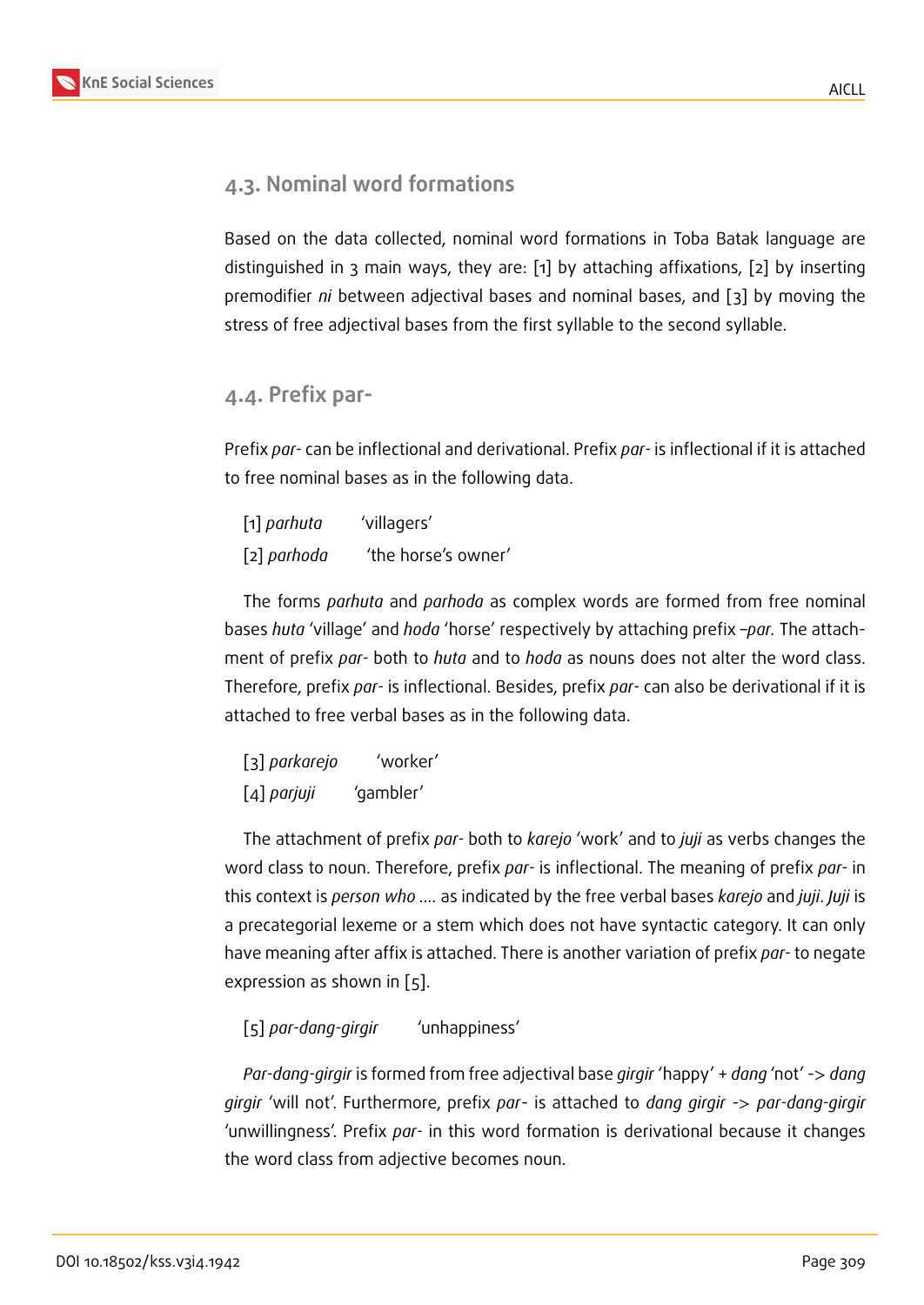### **4.5. Prefix na-**

Prefix *na-* functions as derivational affix if it is attached to free adjectival bases as in the following data.

| [6] natigor  | 'fair person'   |
|--------------|-----------------|
| $[7]$ namalo | 'clever person' |

From data [6] and [7] it can be seen that prefix *na-* is derivational because its attachment to free adjectival bases *tigor* 'fair' and *malo* 'clever' respectively changes the word class to nouns. The combination of prefix *na-* to free adjectival base encodes person as indicated by the base morpheme to which the affix is attached.

#### **4.6. Prefix sa-**

Prefix *sa-* is inflectional if it is attached to free nominal bases as in the following data.

| [8] sandangka | 'one branch (of fruit)' |  |  |
|---------------|-------------------------|--|--|
| [9] sansisir  | 'one bunch (of banana)  |  |  |

The free nominal bases of *sandangka* and *sansisir* are *dangka* 'branch' and *sisir* 'scraper'. Prefix *sa-* is a bound morpheme. Thus, *sa-* + *dangka* -> \**sadangka* and *sa-* + *sisir* -> \**sasisir*. There is phonological idiosyncrasy in [8] and [9]. Therefore, these forms must enter FILTER to have morphophonological processes.

Deep Structure: \*[#[sa-]pref + [daηka] NP#]N Additional phoneme /n/: \*[#[sa-]pref + /n/ + [daηka] NP#]N Surface Structure: sandangka

```
Deep Structure: *[#[sa-]pref + [sisir] NB#]N
Additional phoneme /n/: *[#[sa-]pref + /n/ + [sisir] NB#]N
Surface Structure: sansisir
```
The forms *sandangka* and *sansisir* are now ready to be put into dictionary.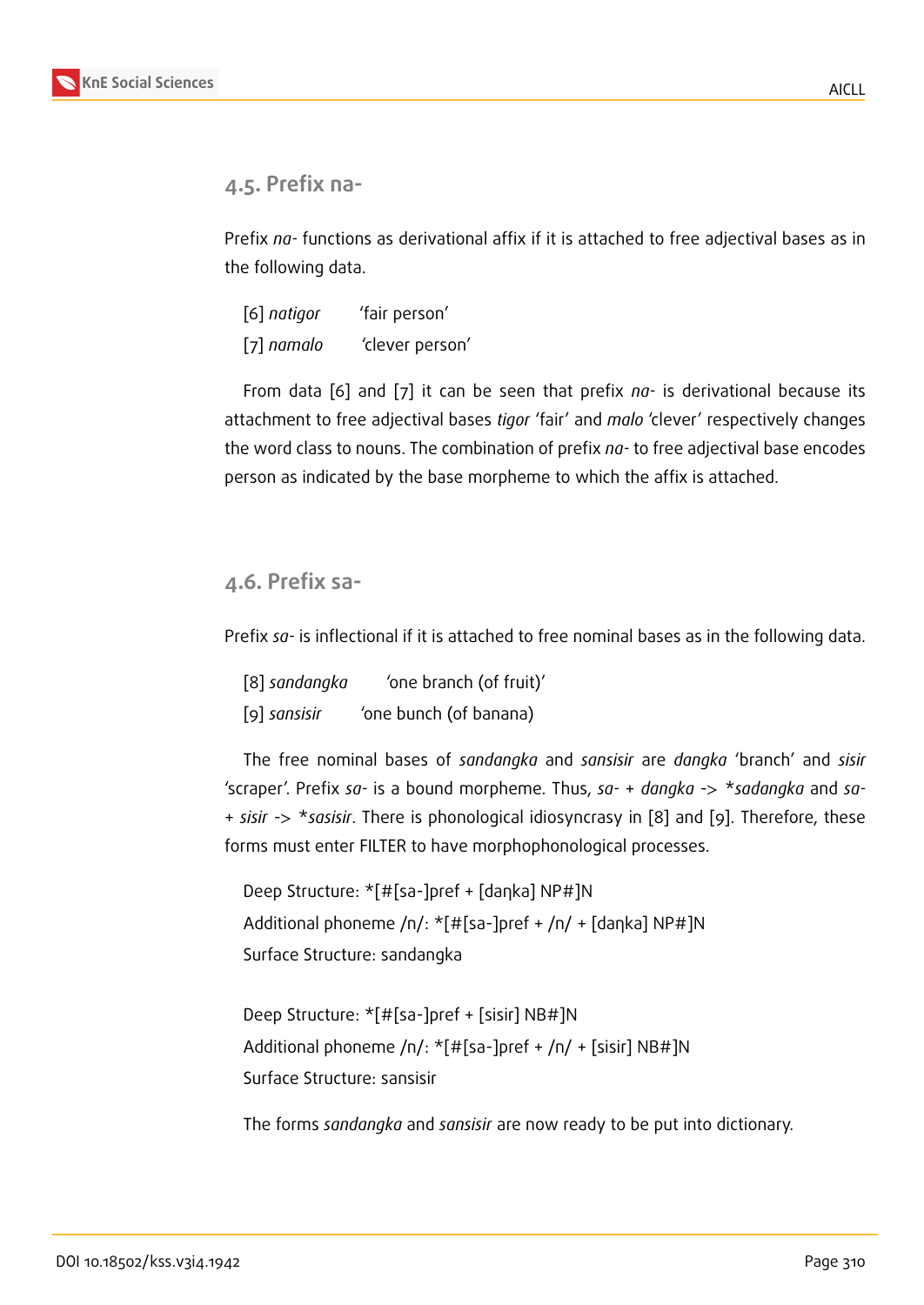### **4.7. Prefix sanha-**

Prefix *sanha-* belongs to inflectional affix because its attachment to free word base does not change the word class as presented below.

| [10] sanhabona | 'one trunk (of tree)' |
|----------------|-----------------------|
| [11] sanhababa | 'one piece (of word)' |

The forms *sanhabona* and *sanhababa* are complex words formed from free nominal bases *bona* 'trunk' and *baba* 'mouth' as simple words. The combination of the two morphemes brings new meaning to prefix *sanha-* that is *one*.

#### **4.8. Prefix ha-**

Prefix *ha-* can be attached to free verbal bases, free numerical base, and to free adjectival bases. However, there is a special word formation rule for this category. The first syllable of verb or adjective to which prefix *ha-* is attached is doubled until vowel sounds as follows.

| [12] haboborhat                | 'departure' |
|--------------------------------|-------------|
| $\lceil 13 \rceil$ haoopat     | 'the four'  |
| $\lceil 14 \rceil$ hariringgas | 'diligence' |

The forms *haboborhat*, *haoopat,* and *hariringgas* are formed from simple words *borhat*, *opat*, and *ringgas* by attaching prefix *ha-* added by the first syllable of the word until vowel sound. The first syllables of the word *borhat*, *opat*, and *ringgas* are *bor-*, *o-,* and *ring-* respectively*.* The forms *bor-*, *o-*, and *ring-* as the first syllables of those words until vowel sound are *bo-* from *bor-*, *o-*, and *ri-* from *ring-*. Later, *bo-*, *o*-, and *ri*are attached to *borhat* and *ringgas* which generate *bo-borhat*, *o-opat*, and *ri-ringgas.* Finally they are added by prefix *ha-* to form *ha-bo-borhat*, *ha-o-opat*, and *ha-ri-ringgas*. Based on the data above, prefix *ha-* is derivational.

#### **4.9. Prefix hina-**

Prefix *hina-* can be attached to free adjectival bases as in the data below.

[15] *hinadenggan* 'kindness' [16] *hinaroa* 'ugliness'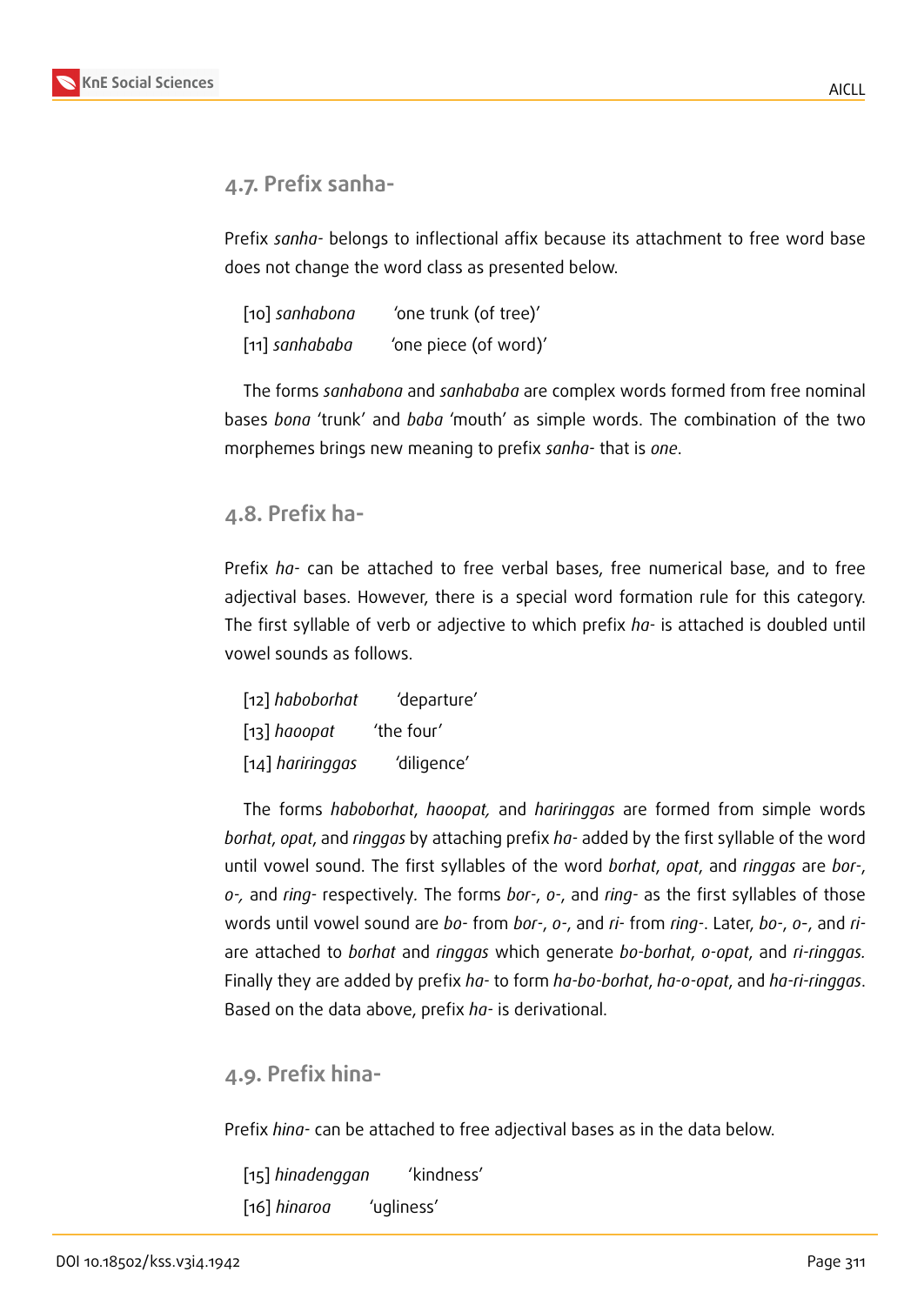The function of prefix *hina-* is derivational if it is attached to free adjectival bases. The forms *hinadenggan* and *hinaroa* are formed from simple words *denggan* and *roa* respectively. The meaning of prefix *hina-* in this data is the quality of being …. as mentioned by the free adjectival bases. There is another variation of prefix *hina-* to

[17] *hina-so-olo* 'unwillingness'

negate expression as shown in [17].

*Hina-so-olo* is formed from free adjectival base *olo* 'will' + *so* 'not' -> *so olo* 'will not'. Furthermore, prefix *hina*- is attached to *so-olo* -> *hina-so-olo* 'unwillingness'. Prefix *hina-* in this word formation is derivational because it changes the word class from adjective to noun.

#### **4.10. Prefix ha-**

Prefix *ha-* as a derivational affix can integrate with word combination in which the base of the word combination is adjectival bases.

| [18] ha-so-ra-malumon | 'the impossibility to get recovered'. |
|-----------------------|---------------------------------------|
| [19] ha-hurang-turean | 'the quality of being less kind'      |
| [20] ha-dang-olo      | 'unwillingness'                       |
| [21] ha-nabadiaon     | 'the quality of being holy'           |

The form *ha-so-ra-malumon* is a very complex word combination which is formed from free adjectival base *malum* 'recovered'. The sequence of processes to form the word *ha-so-ra-malumon* is started by presenting premodifier *ra* 'possible' to *malum -* > *ra-malum*. Later, premodifier *so* 'not' is attached to *ra-malum -*> *so-ra-malum* 'not possible to get recovered'*.* Finally, confix *ha-…-on* is attached to *so-ra-malum* -> *haso-ra-malumon* 'the impossibility to get recovered'. The same procedures also occur to [19], [20], and [21].

#### **4.11. Infix –ar-**

Infix -*par-* can be inflectional and derivational. Infix -*par-* is inflectional if it is attached to free nominal bases, such as in [22], [23], [24], and [25].

[22] *darede* 'saliva' [23] *barungbung* 'a valley between two mountains'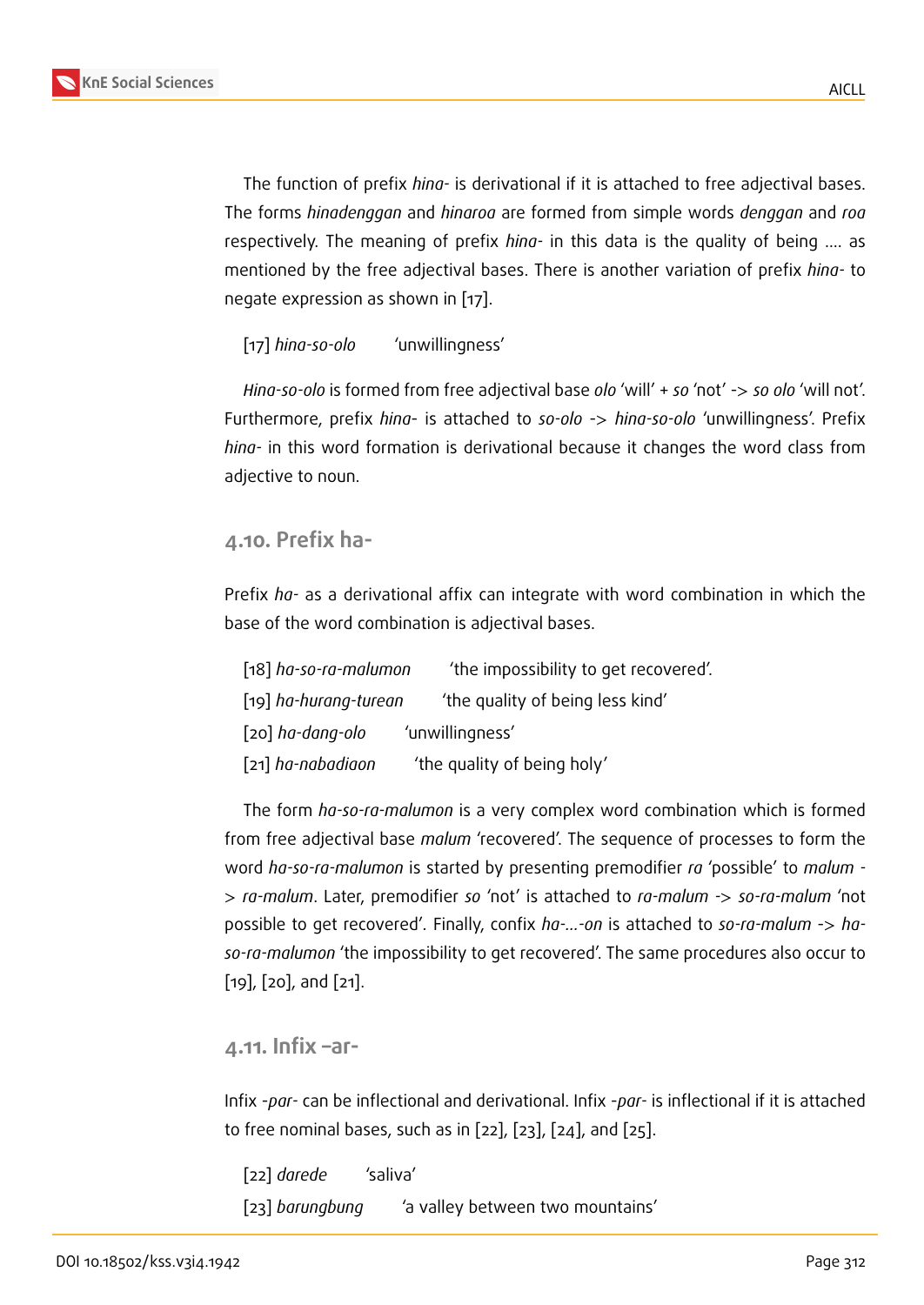

[24] *haratak* 'sound *tak-tak-tak* [25] *haruok* 'the name of bird of which the sound is *huok huok huok*'

The forms *darede*, *barungbung*, *haratak*, and *haruok* as complex words are formed from nominal bases morphemes *dede* 'a drop of saliva', *bungbung* 'a big open hole', *hatak* 'sound *tak*', and *huok* 'sound *huok*'. The attachment of infix *–ar-* to nominal bases indicates plural or look like …. as indicated by the nominal bases. Infix *–ar-* can also be attached to verbal base category as in [26] and [27].

[26] *hariar* 'the handle of a spoon'

[27] *garantung* 'traditional musical instrument for Toba Batak ethnic consisting of five pieces hung when they are played'

The forms *hariar* and *garantung* are complex words. They are formed from simple forms *hiar* 'scrape (sth, usually rice) out of container' and *gantung* 'hang' as transitive verbs that need the presence of objects in sentence valence. The attachment of infix *-ar-* both to *hiar* and to *gantung* as verbs alters the word class becomes nouns. Therefore, infix –*in-* is derivational. The meaning of infix *–ar*- shows the noun of the verbal bases. Infix *–in*- can also be attached to free adjectival base, such as in [28] below.

[28] *harungkut* 'contraction'

The form *harungkut* is a complex word which is formed from lexeme *hungkut* 'wrinkled' by attaching infix –*in*- within the free adjectival base *hungkut.* Therefore, infix *–in*- + *hungkut* -> *harungkut.*

#### **4.12. Infix -al-**

Infix *–al-* is an alternative usage of infix –*ar*- that can be inserted within free nominal base. In this context, dental phoneme /r/ and /l/ are interchangeable reciprocally as shown in the following data.

[29] *hosuk* 'civet' -> *halosuk /harosuk* 'civets or civets like' [30] *gunsang* 'shake' -> *galunsang/garunsang* 'sea wave' [31] *gege* 'torture' -> *galege /garege* 'troublemaker' [32] *tindan* 'crooked' -> *talindan /tarindan* 'crooked root'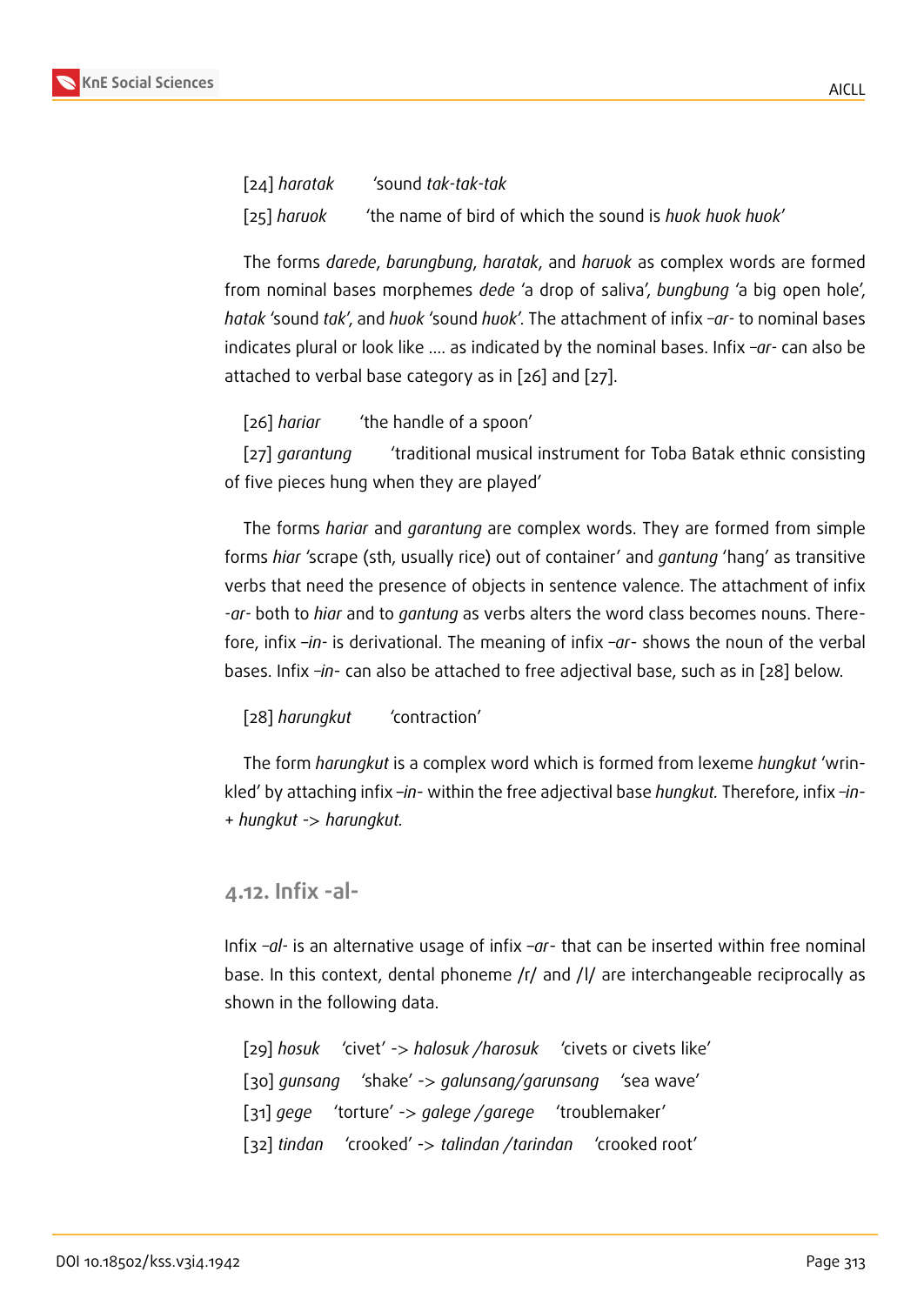### **4.13. Suffix -na**

Suffix –*na* is a derivational affix because it changes the word class to which the affix is attached as in the following data.

[33] *ulina* 'beauty' [34] t*imbona* 'height'

*Ulina* and *timbona* are formed from *uli* and *timbo* as adjectives. It can be seen clearly that the attachment of bound morpheme –*na* to free adjectival base changes the adjectives becomes nouns. Therefore, suffix -*na* is a derivational affix.

**4.14. Multiple affixations ha – on**

Multiple affixations *ha-…-on* is a derivational affix as presented in the following data.

| No | <b>Adjectival Base</b> | <b>Gloss</b> | $ha$ - $$ -on                  | Gloss  | Form Change         |
|----|------------------------|--------------|--------------------------------|--------|---------------------|
| 35 | hipas                  |              | healthy hahipason              | health | Adj $\rightarrow$ N |
| 36 | mora                   |              | wealth <i>hamoraon</i> wealthy |        | Adj $\rightarrow$ N |

The forms *hahipason, hamoraon, hasangapon,* and *hajorbuton* as complex words are formed from adjectival base morphemes *hipas*, *mora*, *sangap*, and *jorbut* respectively by attaching multiple affixations *ha-…-on.*

```
4.15. Multiple affixations pa- … -an
```
Multiple affixations *pa-…-an* is a derivational affix because it changes the free verbal base to noun as in the following data.

[37] *lompa -*> *pangalompaan* [38] *sungkun -*> *panungkunan* [39] *seat -*> *paneatan* [40] *pele -*> *pamelean*

Those forms must enter filter to be processed.

Deep Structure: \*[#[pa-an]M. Affixations + [lompa] VB#]N Additional phoneme /ηa/: \*[#[pa-an]M. Affixations + /ηa/ + [lompa] VB#]N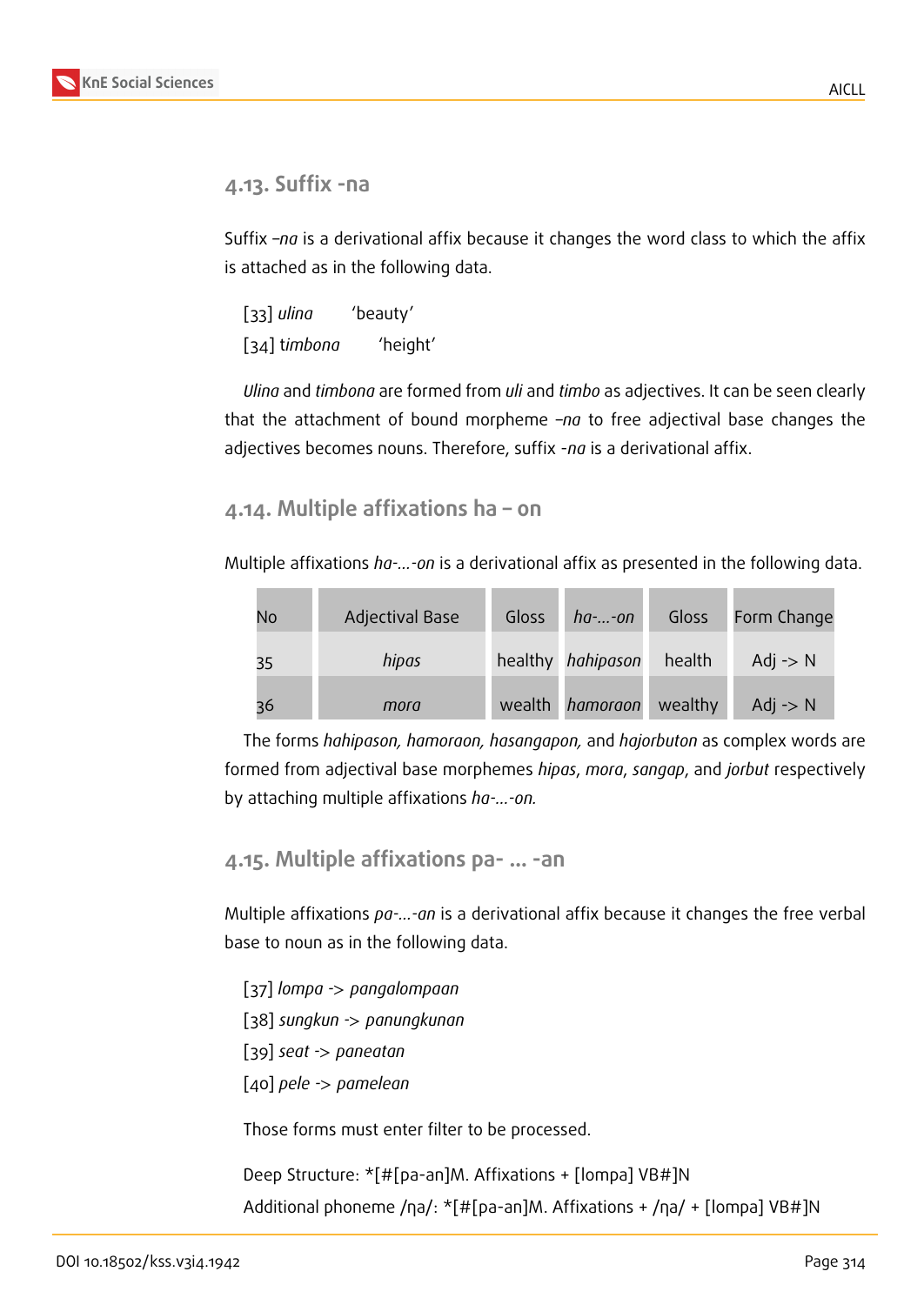

Surface Structure: pangalompaan

Similar process also occurs to other data.

**4.16. Multiple affixations pa- … -on**

Multiple affixations *pa-…-on* is a derivational affixation because it changes the free verbal base to noun as in the following data.

*antusi + pa-…-on -*> *pangantusion tanom + pa-...-on -*> *pananomon pinsang + pa-…on -*> *pamissangon*

*hophop + pa-…-on -*> *panghophopon*

The forms *pangantusion, pananomon, paminsangon,* and *panghophopon* as complex words are formed from free verbal bases *antusi*, *tanom*, *pinsang*, and *hophop* respectively by attaching confix *pa-…-on.* Free verbal bases *antusi* + *pa-…-on* -> \**paantusion*, *tanom + pa-…-on* -> \**patanomon*, *pinsang* + *pa-…-on -*> *\*papinsangon*, *hophop* + *pa-… on -*> *\*pahophopon.* These forms cannot enter DICTIONARY before they are processed in FILTER.

Deep Structure: \*[#[pa-on]M. Affixations + [antusi] VB#]N Additional phoneme /η/: \*[#[pa-on]M. Affixations + /η/ + [antusi] VB#]N Surface Structure: pangantusion

Deep Structure: \*[#[pa-on]M. Affixations + [tanom] VB#]N Phoneme assimilation /n/: \*[#[pa-on]M. Affixations + /n/ + [tanom] VB#]N Surface Structure: pananomon

Deep Structure: \*[#[pa-on]M. Affixations + [pinsaη] VB#]N Phoneme assimilation /m/: \*[#[pa-on]M. Affixations + /m/ + [pinsaη] VB#]N Surface Structure: paminsangon

Deep Structure: \*[#[pa-on]M. Affixations + [hokkop] VB#]N Additional phoneme /η/: \*[#[pa-on]M. Affixations + /η/ + [antusi] VB#]N Surface Structure: panghophopon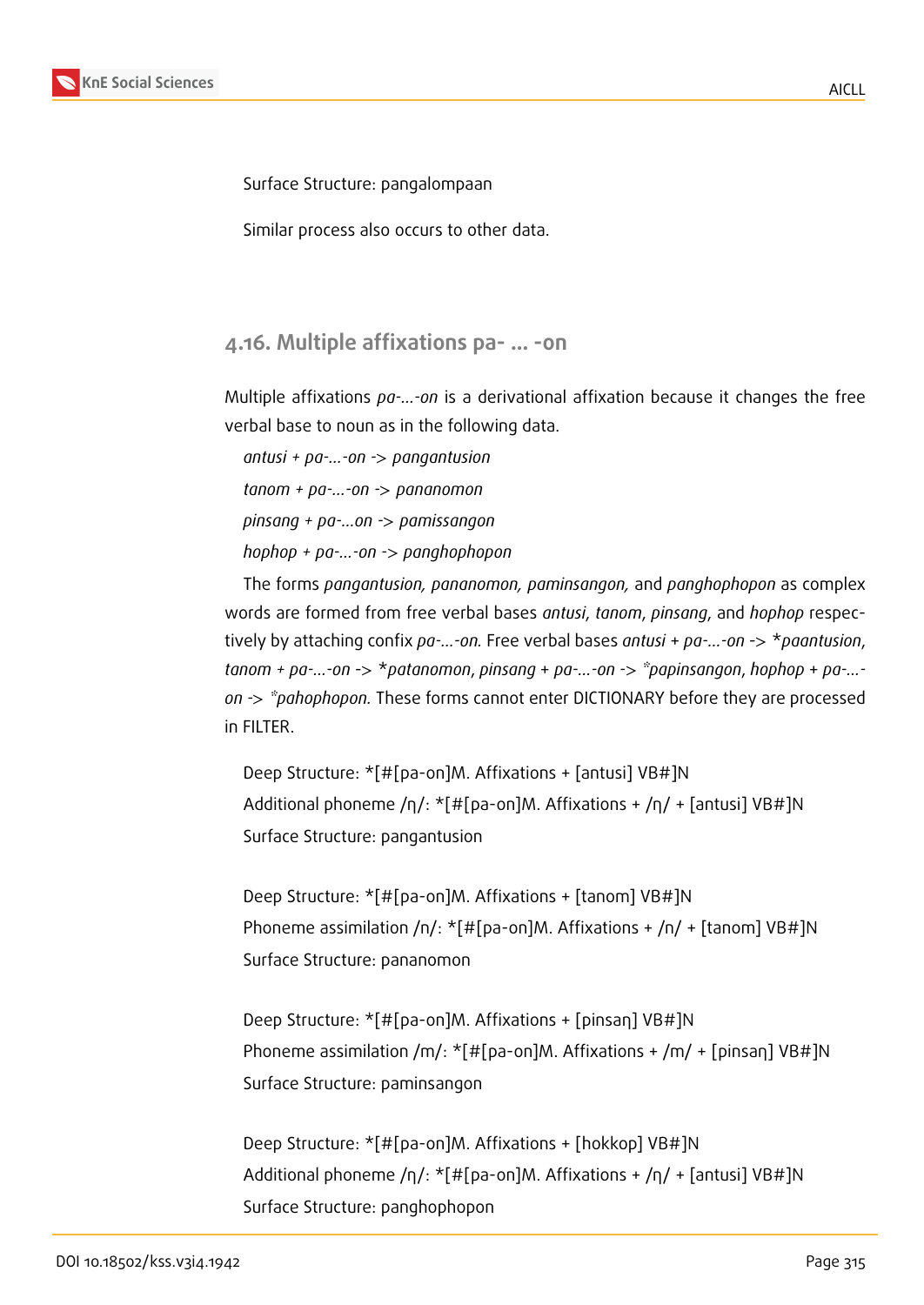The form *pangantusion*, *pananomon*, *paminsangon*, and *panghophopon* are now ready to be put into dictionary.

#### **4.17. Multiple affixations par- … -an**

Multiple affixations *par-…-an* can be attached to verbs as in the following data.

| No | <b>Verbal Base</b> | Gloss    | par--an     | Gloss                  | Form<br>Change    |
|----|--------------------|----------|-------------|------------------------|-------------------|
| 41 | dahan              | cook     | pardahanan  | place for cooking rice | $V \rightarrow N$ |
| 42 | saor               | mix      | parsaoran   | the way to socialize   | $V \rightarrow N$ |
| 43 | mangan             | eat      | parmanganan | place for eating       | $V \rightarrow N$ |
| 44 | juji               | gambling | parjujian   | place for gambling     | $V \rightarrow N$ |

The forms *pardahanan, parsaoran, parmanganan,* and *parjujian* as complex words are formed from free verbal bases *dahan*, *saor*, *mangan*, and *juji* respectively by attaching confix *par-…-an.* The attachment of multiple affixations *par-…-an* to free verbal bases changes the word class from verb to noun.

Multiple affixations *par-…-an* can also be attached to nouns as in the following data.

| <b>No</b> | <b>Verbal Base</b> | Gloss   | pa--on        | Gloss                         | Form<br>Change    |
|-----------|--------------------|---------|---------------|-------------------------------|-------------------|
| 42        | singkola           | school  | parsingkolaan | school complex                | $V \rightarrow N$ |
| 43        | jabu               | house   | parjabuan     | the place to build a<br>house | $V \rightarrow N$ |
| 44        | borngin            | night   | parbornginan  | the place to stay at<br>night | $V \rightarrow N$ |
| 45        | qadong             | cassava | pargadongan   | the place to plant<br>cassava | $V \rightarrow N$ |

The forms *parsingkolaan, parjabuan, parbornginan,* and *pargadongan* as complex words are formed from free nominal bases *singkola*, *jabu*, *borngin*, and *gadong* respectively by attaching confix *par-…-an.* Multiple affixations *par-…an* is an inflectional affix.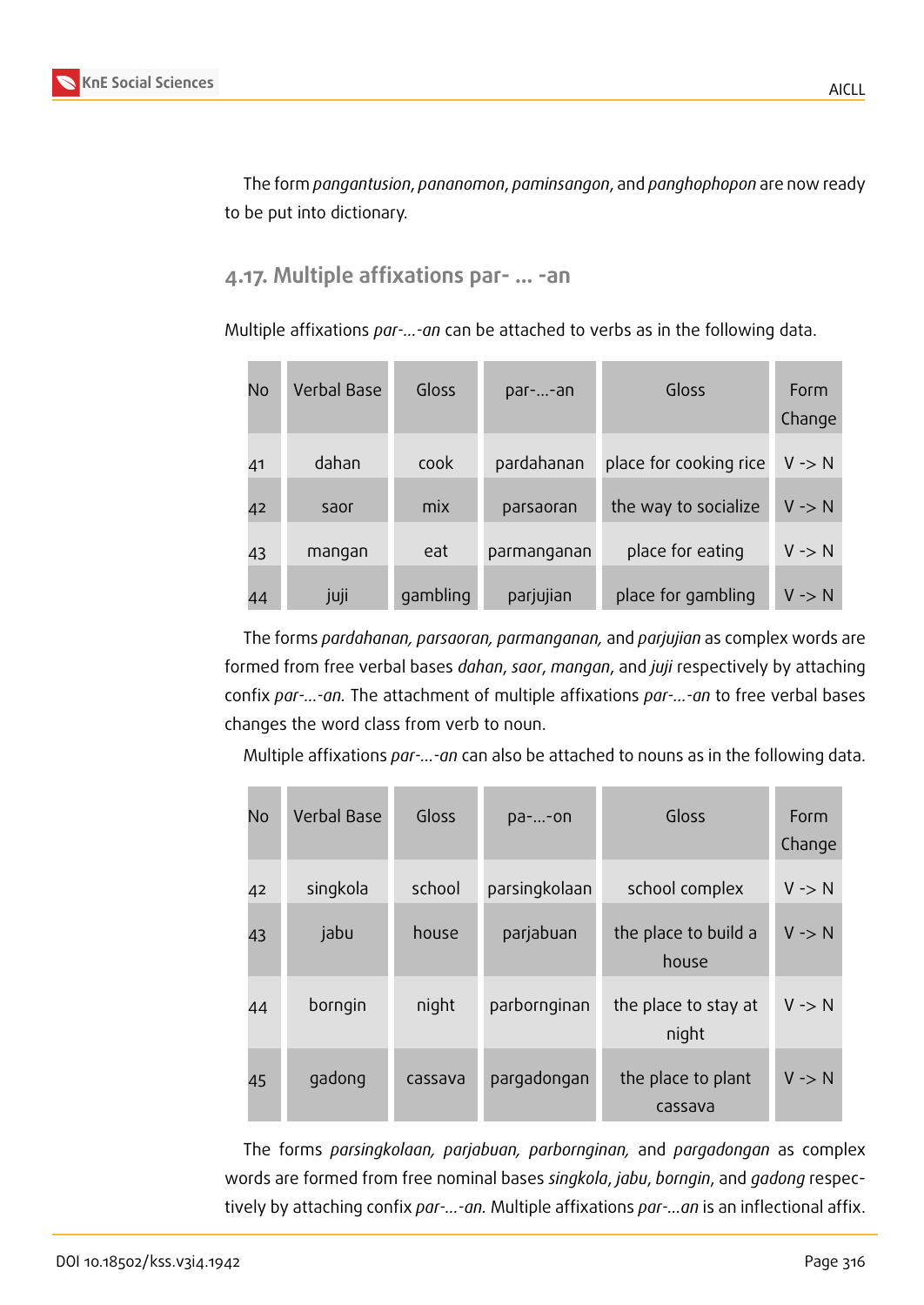

### **4.18. Double affixations par-in-**

Double affixations are derivational affixes as in [46] and [47].

[46] *parsinuan* 'father' [47] *parsinonduk* 'wife'

Double affixations in *parsinuan* and *parsinonduk* are the combination of prefix *par*and infix –*in-*. Thus, the base forms of the two complex words are *suan* 'plant' and *sonduk* 'scrape (sth, usually rice) out of container' respectively. The meaning of the double affixations is to form figurative expressions.

### **4.19. Inserting premodifier ni between adjectival bases and nominal bases**

Besides attaching affixations, inserting premodifier *ni* between adjectival bases and nominal bases also can form nouns as in [48] and [49].

[48] *Dang tarpatudos uli ni Tao Toba hu tao na asing* not compared beautiful [**PREMODIFIER**] Lake Toba to lake which others 'The beauty of Lake Toba cannot be compared to other lakes' [49] *Ise umboto timbo ni Gunung Toba najolo?* Who know high [**PREMODIFIER**] Mount Toba formerly? 'Who knows the height of Gunung Toba formerly?'

Based on these two sentences, it can be seen clearly that lexemes *uli* 'beautiful' in [48] and *timber* 'high' in [49] are adjectives. However, the presence of premodifier *ni* in the sentences changes the lexical category of *uli* 'beautiful' (adjective) -> *uli ni* 'beauty' (noun) and *timbo* 'high' (adjective) -> *timbo ni* 'height' (noun). In short, by the presence of premodifier *ni* between free adjectival bases and noun has transformed free adjectival bases to nouns.

### **4.20. Moving the stress of free adjectival bases from the first syllable to the second syllable**

The last way of forming nouns in Toba Batak language is by moving the stress of free adjectival bases from the first syllable to the second syllable as in [50], [51], and [52].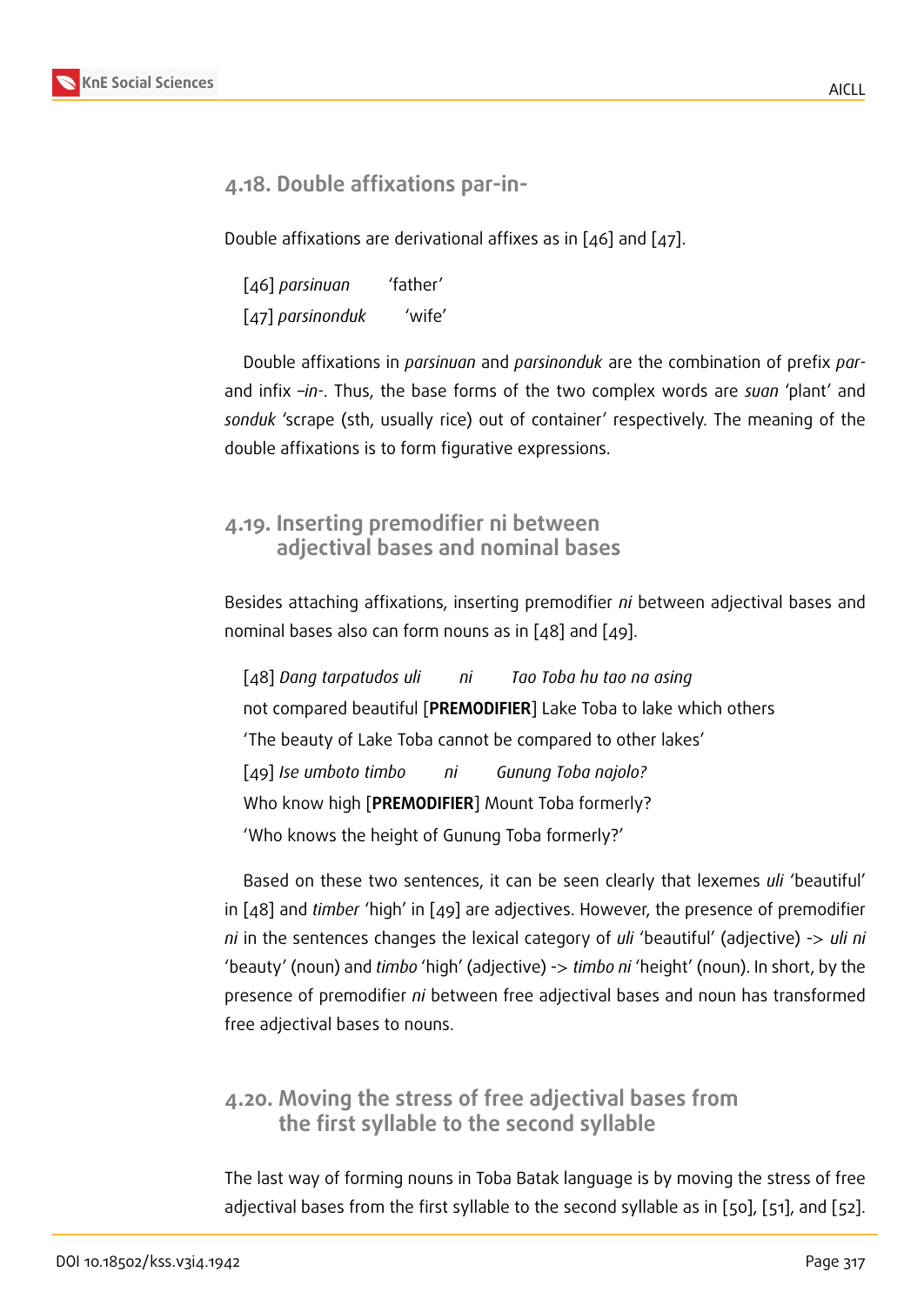

The forms *'garemor*, '*harumor*, and '*garelllok* are adjectives with infix *–ar*- of which the stress of the words is in the first syllable. However, those words can be generated into nouns by changing the stress of the words to the last second syllables.

# **5. Conclusions**

As a theory of which has predictive power, generative morphology is eligible to be applied in language studies to explore language phenomena without exception. The theory stimulates the way of thinking critically. In so doing, other researcher especially linguistic students of master degree and doctoral degree are hoped to do other research using generative morphology to develop new theory. In other words, further research is expected to be theory finding rather than theory application.

# **References**

- [1] Ambarita, Esron. (2017a). *Sociolinguistic Routines in Social Interactions in Toba Batak Language*. Jurnal Ilmiah KULTURA, Vol. 18 No. 1 Juni 2017, ISSN 1411-0229, Medan: Penerbit Universitas Muslim Nusantara (UMN) Al Wasliyah.
- [2] Ambarita, Esron. (2017b). *Daftar Morfem dalam Sistem Morfologi Generatif Bahasa Batak Toba*. Jurnal TIFA, Volume 9, Nomor 1, Edisi Januari 2017, ISSN: 2088- 7124, Medan: Penerbit Program Pascasarjana S2 Pendidikan Bahasa Indonesia, Universitas Muslim Nusantara Al Wasliyah.
- [3] Ambarita, Esron. (2017c). *Morphological Analysis of Adjective Reduplications in Toba Batak Language.* Jurnal Penelitian Pendidikan Bahasa dan Sastra, Vol. 2 No. 1 April 2017, ISSN: 2502-9584, Medan: Penerbit Lembaga Penelitian dan Pengabdian Pada Masyarakat Universitas Muslim Nusantara Al Wasliyah.
- [4] Ambarita, Esron. (2017d). *Denominal Verbs in Toba Batak Language.* The Episteme: Journal of Linguistics and Literature, Volume 3 Number 3, May 2017, ISSN 2442-9392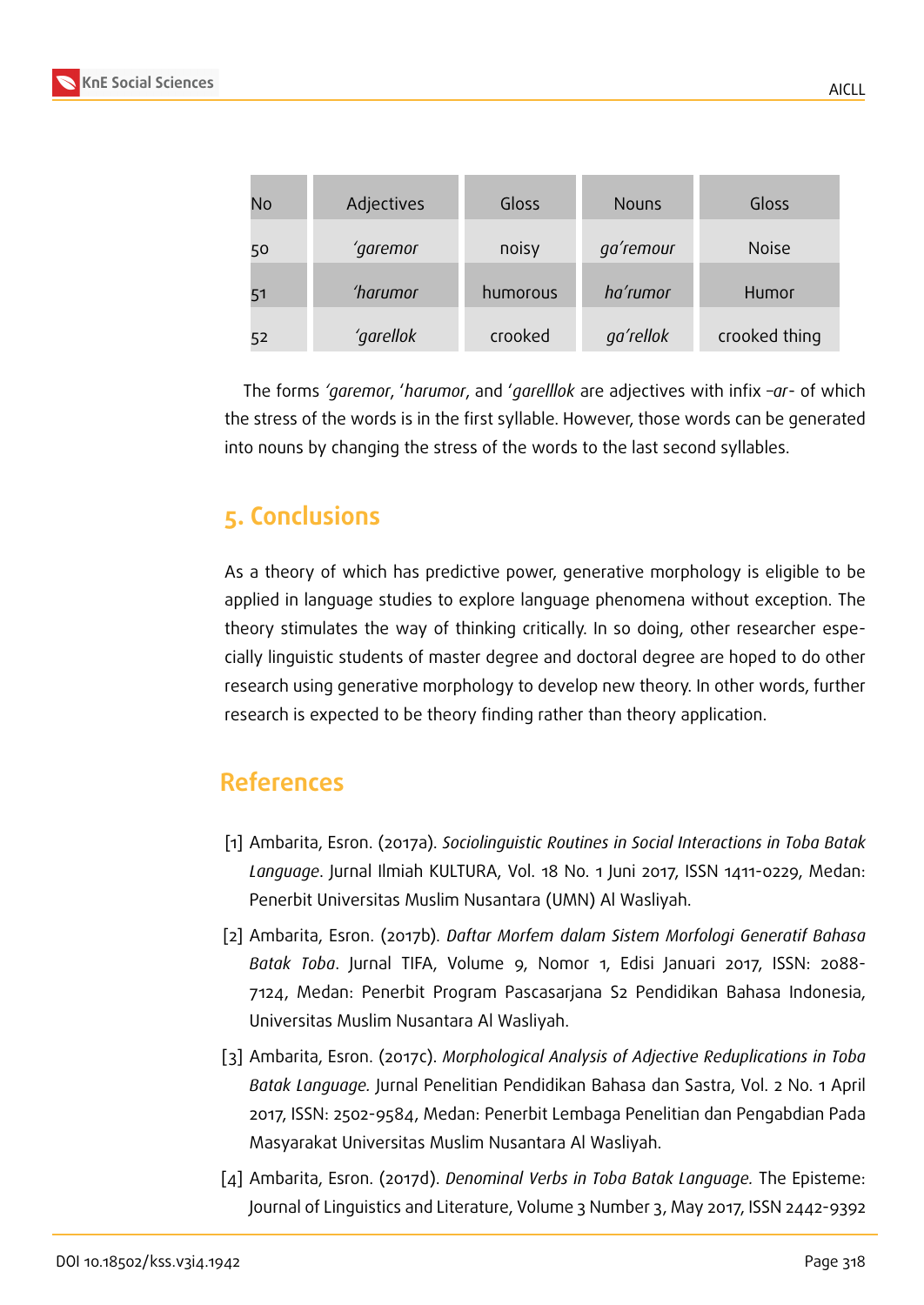

(Print), ISSN 2460-3236 (Online), Medan: Published by English Department, Faculty of Language and Arts Nommensen HKBP University, Medan, Indonesia.

- <span id="page-13-0"></span>[5] Aronoff, Mark. (1976). *Word Formation in Generative Grammar*. Cambridge: The MIT Press.
- [6] Dardjowidjojo, Soenjono. (1983). *Beberapa Masalah dalam Teori Morfologi Jeneratif: Suatu Kasus dalam Pembentukan Kata Kerja* in *Beberapa Aspek Linguistik Indonesia*. Seri ILDEP, Jakarta: Penerbit Djambatan.
- <span id="page-13-1"></span>[7] Dardjowidjojo, Soenjono. (1988). *Morfologi Generatif: Teori dan Permasalahan* in PELLBA I Pertemuan Linguistik Lembaga Bahasa Atma Jaya: Pertama, Penyunting Soenjono Dardjowidjojo, Jakarta: Lembaga Bahasa Unika Atmajaya.
- <span id="page-13-2"></span>[8] Halle, Morris. (1973). *Prolegomena to a Theory of Word Formation*. Linguistic Inquiry Volume IV Number I, 3-16 Winter, 4(I) I/73 (1-108) ISSN 0024-3892.
- [9] Haspelmath, Martin and Sims, Andrea D. (2002). *Understanding Morphology.* New York: Oxford University Press.
- [10] Loe, Efron Erwin Yohanis. (2018). *Morfologi Bahasa Rote Dialek Dengka: Kajian Morfologi Generatif.* Doctoral Dissertation, Study Program: Linguistik Pascasarjana Universitas Udayana, Denpasar.
- [11] Murdianto, 2000. *Proses Pembentukan Kata Bahasa Jawa: Sebuah Kajian Transformasi Generatif.* Tesis, Program Magister Linguistik Universitas Udayana, Denpasar.
- [12] Nasution, Khairina. (2011). *Pembentukan Kata dalam Bahasa Indonesia yang Berasal dari Bahasa Arab*: *Kajian Morfologi Generatif.* Doctoral Dissertation, Study Program: Linguistik Pascasarjana Universitas Sumatera Utara, Medan.
- [13] Scalise, Sergio. (1984). *Generative Morphology*. Dordrecht-Holand/Cinnaminson-USA: Foris Publications.
- [14] Sembiring, Milisi. (2015). *Translating Daliken si Telu Texts in Karonese Society into English.* International Journal of Language Studies. Vol. 9 Number 3, Juli 2015 (pp. 131-146).
- [15] Sembiring, Milisi. (2016). *Theory and Practice in Language Studies*, Vol. 6 No. 6 June 2016.
- [16] Simpen, I Wayan. (2008). *Afiksasi Bahasa Bali: Sebuah Kajian Morfologi Generatif.* Linguistika: Vol. 15 No. 29, September 2008.
- [17] Sukri, H. Muhammad. (2008). *Sistem Morfologi Bahasa Sasak Dialek Kuto-Kute: Kajian Transformasi Generatif*. Doctoral Dissertation, Study Program: Linguistik Pascasarjana Universitas Udayana, Denpasar.